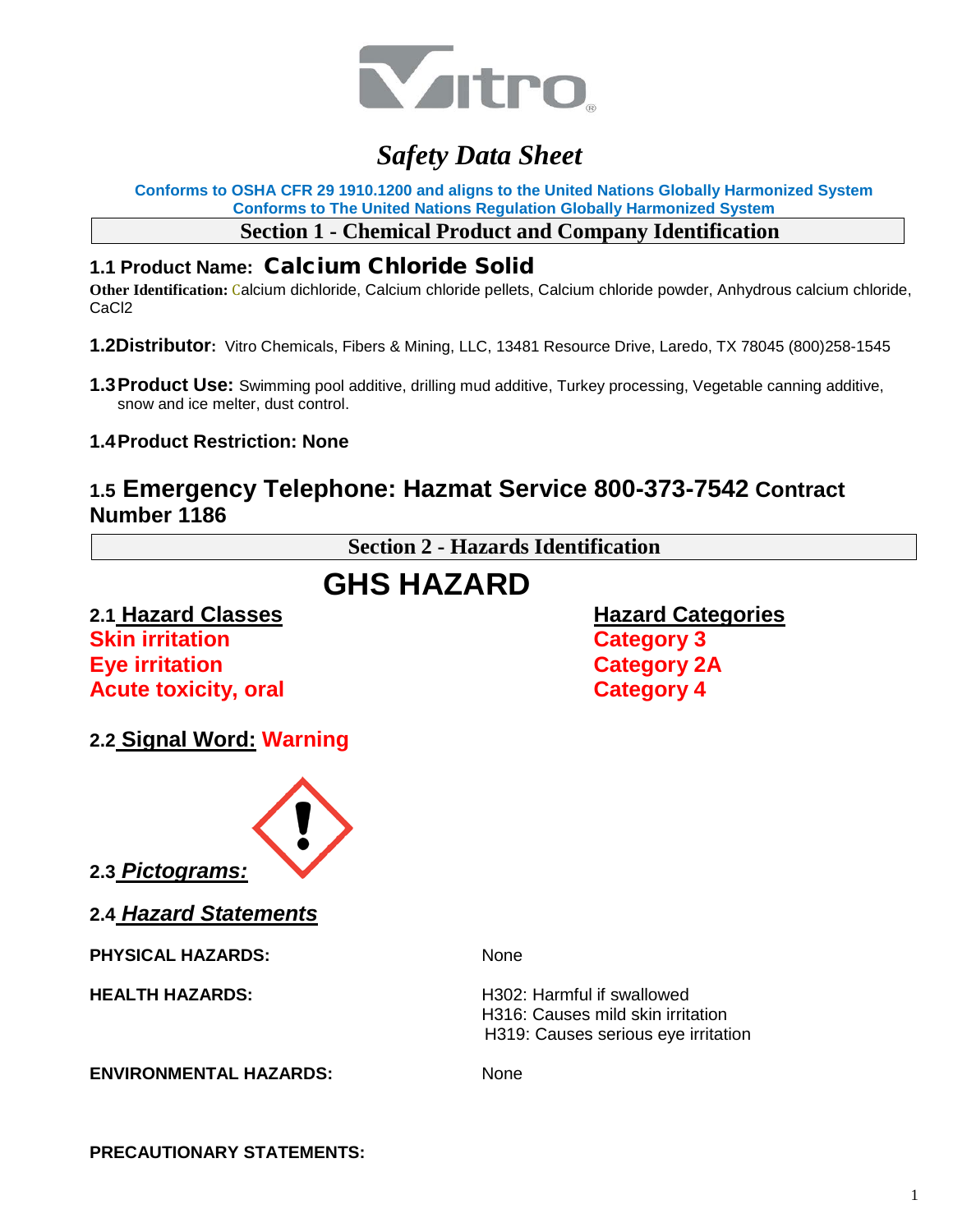P264: Wash skin thoroughly after handling P270: Do not drink or smoke when using this product. P280: Wear face and eye protection

**RESPONSE STATEMENTS:** P301 +312: IF SWALLOWED: USA Immediately call the National POISON CENTER at 800-222-1222. OUT SIDE USA Immediately call poison center or doctor. P332+P313: IF ON SKIN, if skin irritation occures get medical attention. P305+P351+: IF IN EYES rinse cautiously with water for at least 15 minutes. Remove contact lenses, I present and easy to do. Continue rinsing. P330: Rinse month

#### **STORAGE STATEMENTS:** None

**DISPOSAL STATEMENTS:** P501: Dispose of content and/ container in accordance with local, regional, national and/or international regulations

**Hazards not otherwise classified (HNOC) or not covered by GHS:** May irritate mucous membranes.

**Unknown acute toxicity: None**

### **Section 3 - Composition / Information on Ingredients**

**3.1**

| <b>Chemical Names</b> | 7AS #.     | Concentration% | <b>Other Identifiers</b> |  |
|-----------------------|------------|----------------|--------------------------|--|
| Calcium chloride      | 10043-52-4 | $94 - 100\%$   | Calcium dichloride       |  |

### **Section 4 - First Aid Measures**

**4.1 Eye:** Contact with the eyes can cause serious irritation. Symptoms may include discomfort or pain and redness. Severe overexposure can result in swelling of the conjunctiva along with tissue damage.

**Eyes:** Flush eyes with plenty of water for at least 15 minutes, occasionally lifting the upper and lower eyelids. Get medical aid.

**4.2 Skin:** Prolonged and repeated contact can cause defatting and drying of the skin and can lead to irritation and/or dermatitis.

**Skin:** Flush skin with plenty of soap and water for at least 15 minutes while removing contaminated clothing and shoes. Get medical aid immediately. Wash clothing before reuse.

**4.3 Ingestion:** Ingestion can cause inebriation, headache, gastrointestinal pain, nausea, and vomiting leading to central nervous system depression. Aspiration of liquid into the lungs must be avoided as even small quantities in the lungs can produce chemical pneumonia, pulmonary edema and even death.

**Ingestion:** Do NOT induce vomiting. Get medical aid immediately.

**4.4 Inhalation:** Prolonged breathing of high dust concentrations can produce headache, dizziness, nausea, and impaired vision. Excessive overexposure can cause central nervous system depression, loss of consciousness, liver damage and death resulting from respiratory failure.

**Inhalation:** Remove from exposure to fresh air immediately. If not breathing, give artificial respiration. If breathing is difficult and **IF TRAINED**, give oxygen. Get medical aid. Do NOT use mouth-to-mouth resuscitation without protection.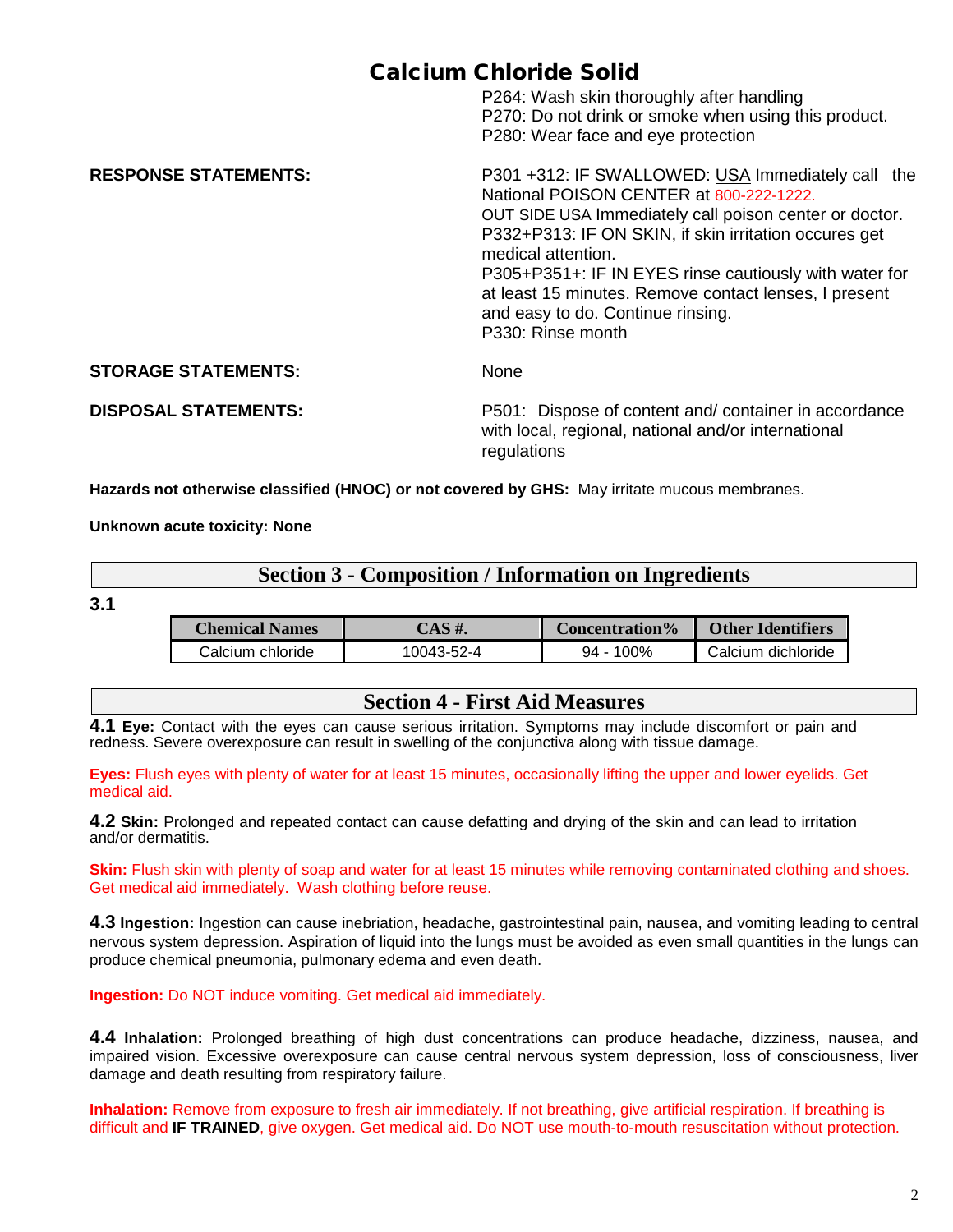#### *4.5 After first aid, get appropriate paramedic, or community medical support.*

**Note to Physicians:** The severity of outcome following ingestion may be more related to the time between ingestion and treatment, rather than the amount ingested. Therefore, there is a need for rapid treatment of any ingestion exposure.

### **Section 5 - Fire-Fighting Measures**

#### **5.1 Flammable Properties**: Not flammable

**5.2 Suitable Extinguishing Media:** Carbon dioxide, dry chemical powder or appropriate foam. Use water to keep nonleaking, fire-exposed containers cool.

**5.3 Special hazards arising from the substance or mixture**: Hydrogen chloride gas, Calcium oxide

**5.4 Precautions for Firefighters:** As in any fire, wear a self-contained breathing apparatus in pressure-demand, MSHA/NIOSH (approved or equivalent), and full protective gear. During a fire, irritating and highly toxic gases may be generated by thermal decomposition or combustion. Use water spray to keep fire-exposed containers cool. Substance is noncombustible. Contact with metals may evolve flammable hydrogen gas.

### **Section 6 - Accidental Release Measures**

**6.1 Personal Precautions:** Evacuate the area immediately. Isolate the hazard area. Keep out unnecessary and unprotected personnel. Increase ventilation to area or move container to a well-ventilated and secure area. Do not touch damaged containers or spilled product unless wearing appropriate protective equipment. Before entry, especially into confined areas, check atmosphere with an appropriate monitor.

#### **6.2 Methods for Containment and Clean-up**

Contain the discharged material. If sweeping of a contaminated area is necessary use a dust suppressant agent.

**6.3 Other Information:** Report spills to local health, safety and environmental authorities, as required.

### **Section 7 - Handling and Storage**

**7.1 Handling:** Wash thoroughly after handling. Remove contaminated clothing and wash before reuse. Use with adequate ventilation. Do not breathe dust minimize dust generation and accumulation. Do not get in eyes, on skin, or on clothing.

**7.2 Storage:** Store in a cool, dry, well-ventilated area, out of direct sunlight. Keep quantities stored as small as possible. Storage area should be clearly identified, clear of obstruction and accessible only to trained and authorized personnel.

### **Section 8 - Exposure Controls / Personal Protection**

**8.1**

| <b>Chemical Names</b>    | <b>TLV</b><br><b>ACGIH-7</b> | <b>OSHA -</b><br><b>PEL</b> |
|--------------------------|------------------------------|-----------------------------|
| شاعات ټ $\,$<br>chloride | mg/m3 TWA                    | <b>TWA</b><br>5 mg/m3       |

**8.2 ACGIH® = American Conference of Governmental Industrial Hygienists. TLV® = Threshold Limit Value. OSHA = US Occupational Safety and Health Administration. PEL = Permissible Exposure Limits. NOTE: TWA Means** "TWA is the employee's average airborne exposure in any 8-hour work shift of a 40-hour work week which shall not be exceeded."

**8.3 Ventilation:** Provide general or local exhaust ventilation systems to maintain airborne concentrations below TLV/PELs Local exhaust ventilation is preferred because it prevents contaminant dispersion into the work area by controlling it at its source.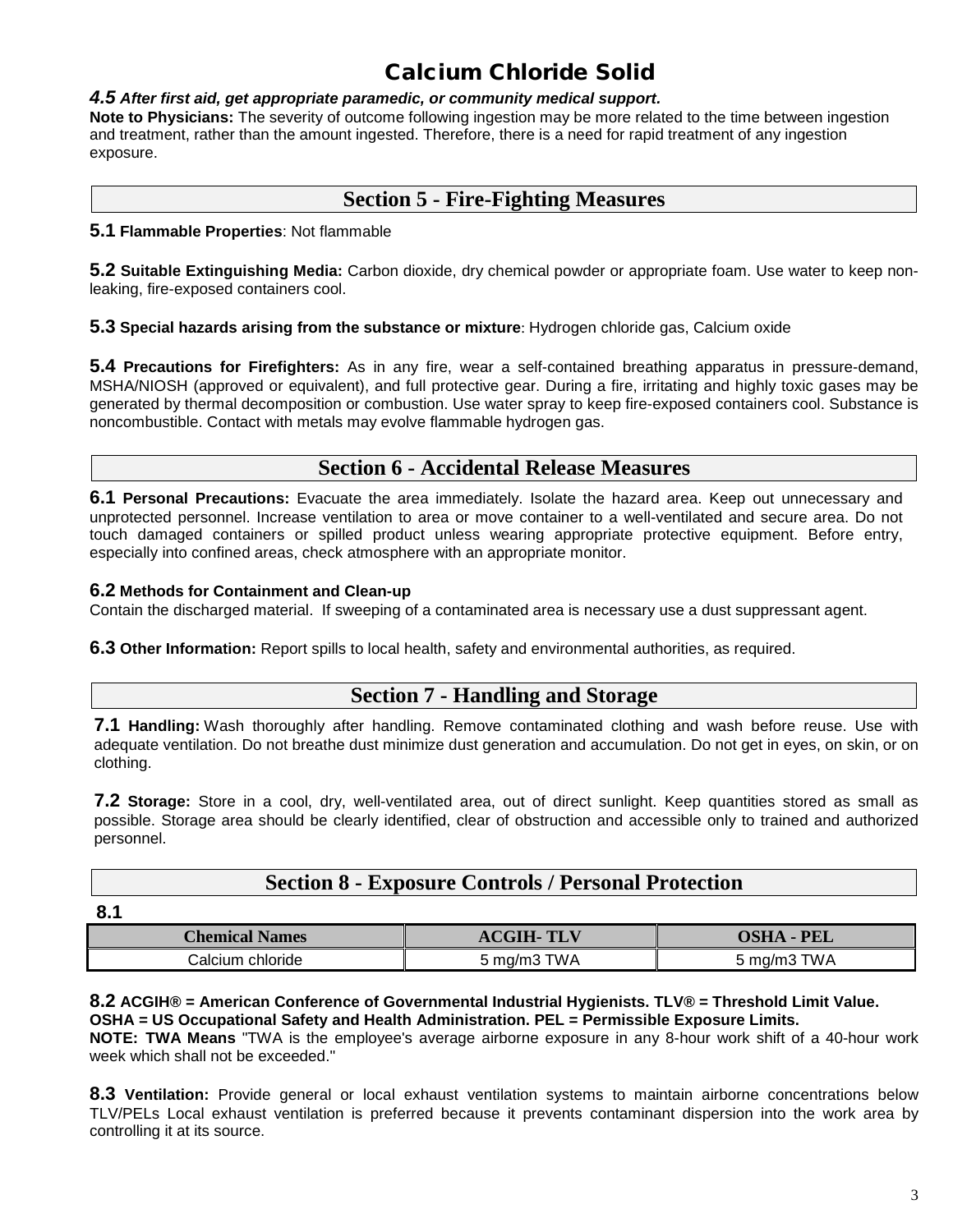#### **8.5 Personal protective equipment**

**8.5.1** Respiratory protection respirator Use a type N100 as a backup to engineering controls.

#### **8.5.2** Hand protection

Handle with gloves. Gloves must be inspected prior to use. Use proper glove removal technique to avoid skin contact with this product. Dispose of contaminated gloves after use. Select gloves tested to the **ANSI/ISEA 105-2011** Full contact: Nitrile rubber Splash contact: Nitrile rubber

#### **8.5.3** Eye protection

Face shield and safety glasses Use equipment for eye protection tested and approved under appropriate government standards such as NIOSH (US).

#### **8.5.4** Skin and body protection

Chemical splash protecting against chemicals, the type of protective equipment must be selected according to the concentration and amount of the dangerous substance at the specific workplace.

#### **8.9 Protective Clothing Pictograms**



### **Section 9 - Physical and Chemical Properties**

#### **9.1**

Physical State: Sollid granules Appearance: White Odor: None Vapor Pressure: Not Available Vapor Density (Air=1): Not Data Available Specific Gravity (H2O=1,): 1.3 Relative Density: Not Available Odor Threshold: Not Available Flammability (solid, gas): Not applicable. Evaporation rate: Not Available Partition coefficient octanol/water: Not Available Water Solubility: Soluble Melting point/freezing point: Not Available Flash Point: Not Data Available Boiling Point / Range: 3038°F (1670°C) Lower Explosive Limits (vol % in air): N/A Upper Explosive Limits (vol % in air):N/A Viscosity: Not Available Auto ignition Temperature: Not Available Decomposition temperature: Not Available pH: 9

### **Section 10 - Stability and Reactivity**

**10.1 Chemical Stability:** Stable under ordinary conditions of use and storage.

**10.2 Conditions to Avoid:** Exposure to moisture may affect product quality.

**10.3 Incompatible Materials:** Strong acids, Borane/boron oxides, Zinc, Calcium oxide, Methyl vinyl ether, Calcium chloride is attacked by bromine trifluoride

**10.4 Hazardous Decomposition**: When heated to decomposition, calcium chloride emits toxic fumes of hydrogen chloride.

**10.5 Hazardous Polymerization**: Violent polymerization occurs when mixed with Methyl Vinyl Ether.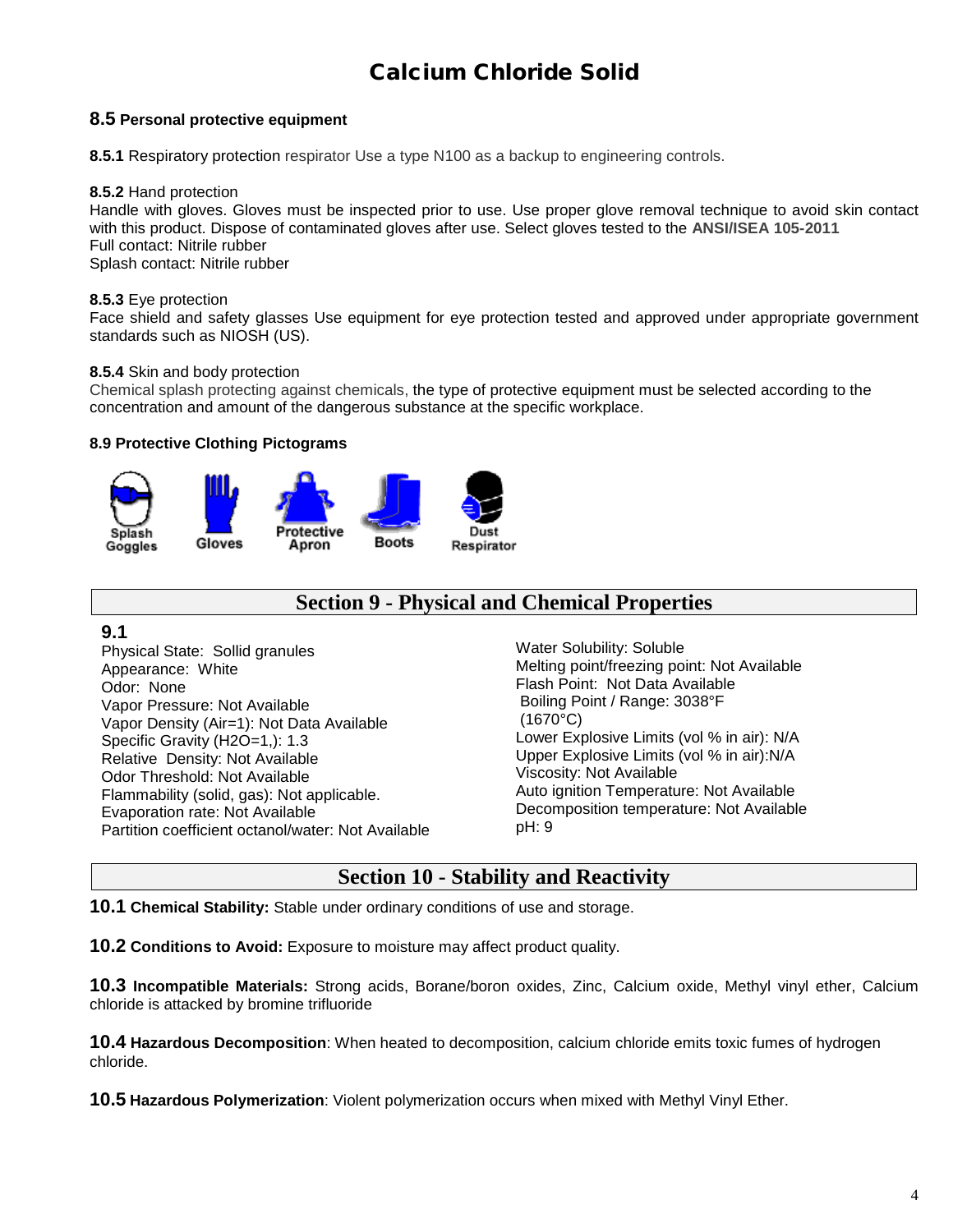### **Section 11- Toxicological Information**

#### **11.1 Toxicity Data**

| <b>Chemical Name</b>  | LD50 oral rat | <b>LC50 Dermal Rat</b> |
|-----------------------|---------------|------------------------|
| Calcium<br>, chloride | 1000 mg/kg    | 2630mg/kg              |

**11.2 Route of Entry:** Ingestion, Skin and/or Eye Contact

**11.3 Aspiration Hazard:** European Chemical Agency Data Base shows that this product is not fatal if swallowed and enters airways.

**11.4 Acute Toxicity**: Harmful if swallowed. OECD Guideline 401 Tests results found in the European Chemical Agency Data Base shows that components of this product to be Harmful Oral Toxicity.

**11.5 Mutagenicity:** European Chemical Agency Data Base show that this product will not cause genetic defects.

**11.6 Skin Corrosion/Irritation:** OECD Guideline 404 Tests results found in the European Chemical Agency Data Base shows that components of this product to cause mild skin irritation.

**11.7 Serious Eye Damage/Irritation:** OECD Guideline 405 Tests results found in the European Chemical Agency Data Base shows that components of this product to cause serious eye irritation.

**11.8 Specific Target Organ Toxicity (Single Exposure):** European Chemical Agency Data Base shows that this product will not cause single target organ toxicity.

**11.9 Reproductive toxicity:** European Chemical Agency Data Base shows that this product will not cause damage to fertility or the unborn child.

**11.10 Target Organ Toxicity (Repeated Exposure):** European Chemical Agency Data Base shows that this product will not cause repeated target organ toxicity.

**11.11 Signs and Symptoms of Exposure:** Dust may produce irritation of eyes, mouth and respiratory tract. Inhalation of the dust may produce severe irritation of respiratory tract, characterized by coughing, choking, or shortness of breath. Inflammation of the eye is characterized by redness, watering, and itching. Skin inflammation is characterized by itching, scaling, reddening, or, occasionally, blistering.

**11.12 Carcinogenicity:** European Chemical Agency Data Base shows that this product will not cause cancer.

| . .<br>$\sim$<br><b>Name</b><br>…emic≏ | $\overline{D}$<br>AЬ<br>$\mathbf{u}$ | $\sim$<br>GP | ITE<br>N   | ⌒∝⊔^<br> |
|----------------------------------------|--------------------------------------|--------------|------------|----------|
| -                                      | .istina                              | Νοι          | <b>Not</b> | Listed   |
| chloride                               | <b>Not</b>                           | Listino      | listed     | Not.     |
| <i>Jalcium</i>                         |                                      |              |            |          |

#### **11.13 Key to Abbreviations**

IARC = International Agency for Research on Cancer. ACGIH= American Conference of Governmental Industrial Hygienists NTP = National Toxicology Program.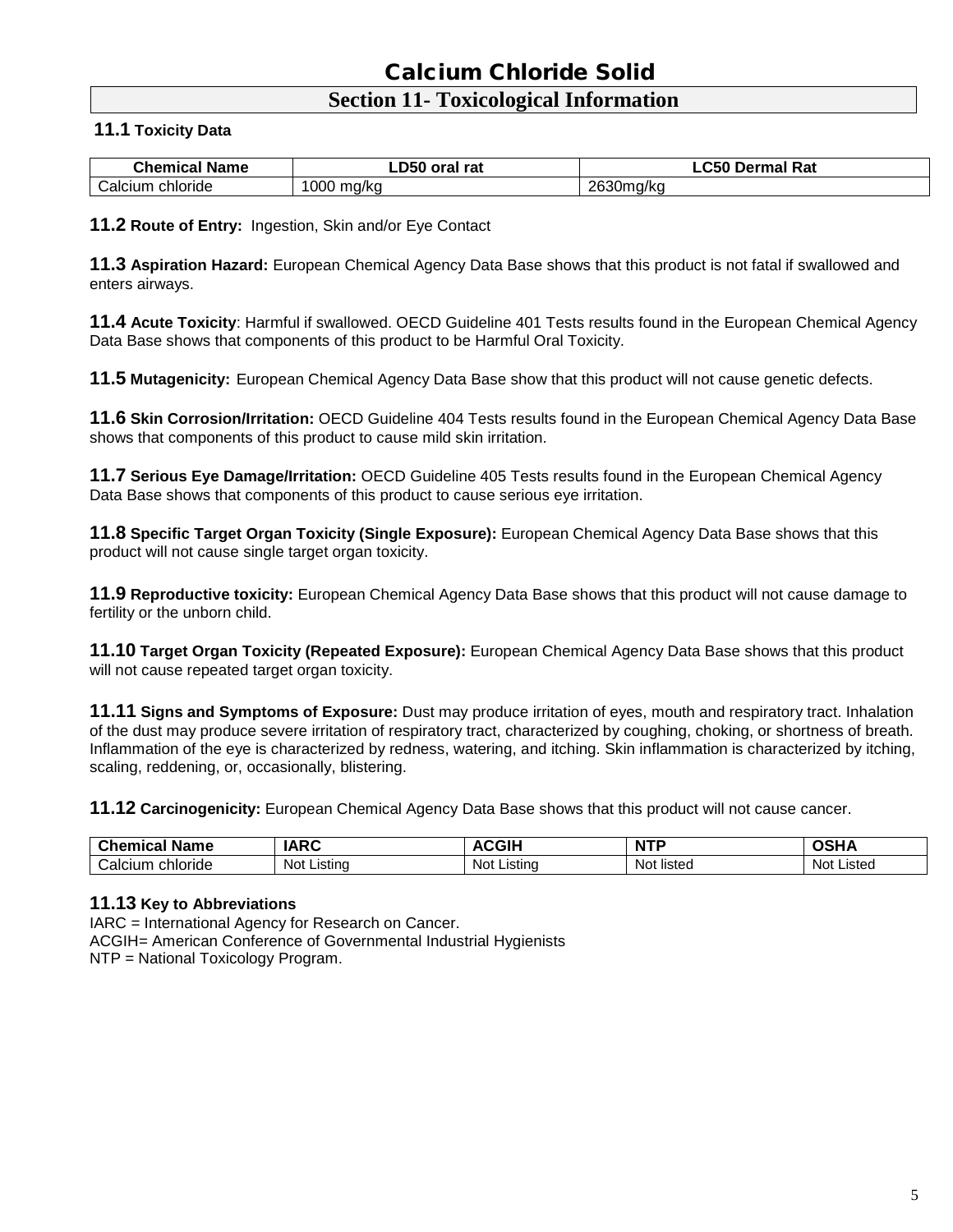### **Section 12 - Ecological Information**

| 10.<br>. .       |                                  |                    |             |
|------------------|----------------------------------|--------------------|-------------|
| Calcium chloride | 759<br>∟C50 <sup>-</sup><br>ma/l | $- \cdot$<br>Eist. | 96<br>hours |
| Calcium chloride | 590ma/<br>$\sim$<br>∟∪∪∪         | Daphnia            | 48<br>hours |

**12.2 Toxicity:** OECD Guideline 204 Test results found in the European Chemical Agency Data Base show that this product is not harmful and will not cause long-term toxicity to fish.

**Mobility in soil:** No Data available

**Persistence/degradability:** No Data available

**Bioaccumulation:** No Data available

**PBT and vPvB assessment:** No Data available

### **Section 13 - Disposal Considerations**

**13.1 Disposal: DO NOT REUSE EMPTY CONTAINER!** Container with residues should be considered to be hazardous wastes. Contact a licensed contractor for detailed recommendations. Follow applicable federal, state, and local regulations.

### **Section 14 - Transport Information**

| 14.1               |     |                             |              |    |       |                               |
|--------------------|-----|-----------------------------|--------------|----|-------|-------------------------------|
| <b>Regulatory</b>  | UN# | <b>Proper Shipping Name</b> | Hazard       | PG | Label | <b>Additional Information</b> |
| <b>Information</b> |     |                             | <b>Class</b> |    |       |                               |
| US DOT             |     | Not Regulated               |              |    |       |                               |
| Classification     |     |                             |              |    |       |                               |
|                    |     |                             |              |    |       |                               |
| TDG.               |     |                             |              |    |       |                               |
| Classification     |     | Not Regulated               |              |    |       |                               |
|                    |     |                             |              |    |       |                               |
|                    |     |                             |              |    |       |                               |

### **Section 15 - Regulatory Information**

#### **15.1 US Regulations:**

**TSCA:** All components of this product are on the TSCA Inventory or are exempt from TSCA Inventory requirements under 40 CFR 720.30

**CERCLA Hazardous Substances and corresponding RQs** None

**SARA Community Right-to-Know Program:** None

**Clean Water Act:** None

**Clean Air Act:** None

**OSHA:** All ingredients are listed in 1910.1200

**State Regulations**

**California prop. 65**: None

Chemicals on the following State Right to Know Lists: